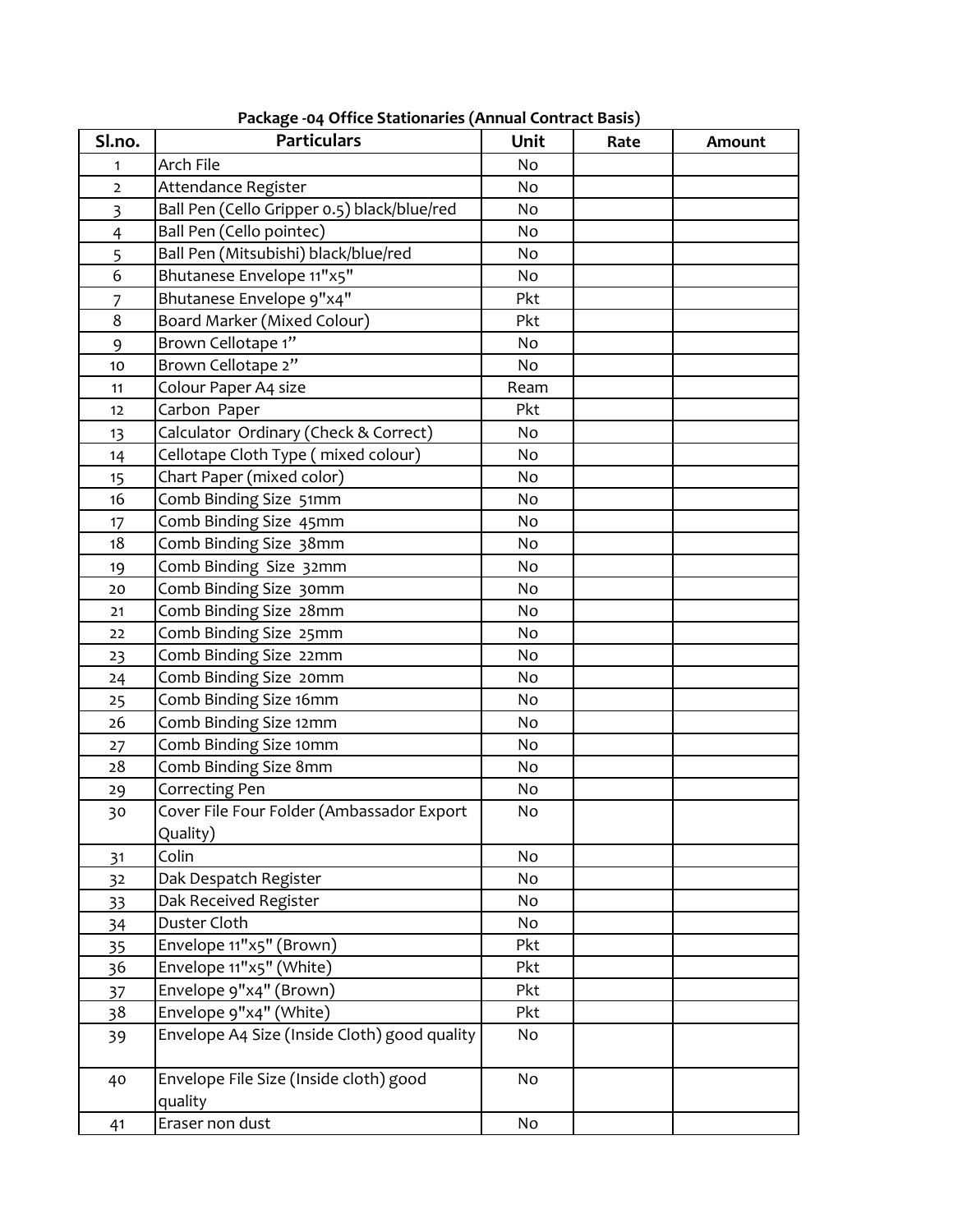| 42             | Flat File, Cobra Clip                   | No   |  |
|----------------|-----------------------------------------|------|--|
| 43             | Glue Stick 20gm                         | No   |  |
| 44             | Glue Bottle 250ml                       | No   |  |
| 45             | Glue Bottle 500ml                       | No   |  |
| 46             | Hi-Lighter Pen                          | No   |  |
| 47             | James Clip (small, mixed color)         | Pkt  |  |
| 48             | James Clip (medium, mixed color)        | Pkt  |  |
| 49             | James Clip (large, mixed color)         | Pkt  |  |
| 50             | Lamination Paper A4                     | Pkt  |  |
| 51             | Marking Cloth For binding Files (Thick) | Mtr  |  |
| 52             | Note Pad Medium Size (Best quality) /   | No   |  |
|                | <b>Writing Pad</b>                      |      |  |
| 53             | <b>OHP Marker</b>                       | Set  |  |
| 54             | Paper Binder Clip 32mm                  | Pkt  |  |
| 55             | Paper Binder Clip 20mm                  | Pkt  |  |
| 56             | Pencil Battery AA                       | Pair |  |
| 57             | Pencil Battery AAA                      | Pair |  |
| 58             | Pilot pen V-7 (Black/Blue/Red)          | No   |  |
| 59             | Pilot pen V-5 (Black/Blue/Red)          | No   |  |
| 60             | Paper Cutter knife                      | No   |  |
| 61             | Paper Cutter Machine                    | No   |  |
| 62             | Pencil HB                               | No   |  |
| 63             | Pencil Sharpner                         | No   |  |
| 64             | Permanent Marker Pen (Snowman)          | No   |  |
| 65             | Plastic file with clip                  | No   |  |
| 66             | Plastic pocket file, L type.            | No   |  |
| 67             | Post it Pad 3"x2" (mixed color)         | No   |  |
| 68             | Post it pad 2"x1" (mixed color)         | No   |  |
| 69             | Punching Machine Kangaroo S/Duty        | No   |  |
| 70             | Punching Machine Kangaroo Medium        | No   |  |
| 71             | Register No.30                          | No   |  |
| 72             | Register No.24                          | No   |  |
| 73             | Register No.12                          | No   |  |
| 74             | Register No.10                          | No   |  |
| 75             | Register No.8                           | No   |  |
| 76             | Register No.6                           | No   |  |
| 77             | Ring Binder File A4 size                | No   |  |
| 78             | Scale Plastic 30cm                      | No   |  |
| 79             | Scale Plastic 45cm                      | No   |  |
| 80             | Steel Scale 30cm                        | No   |  |
| 8 <sub>1</sub> | Steel Scale 45cm                        | No   |  |
| 82             | Scissor Best quality                    | No   |  |
| 83             | Stapler Machine Kangaroo 24/6           | No   |  |
| 84             | Stapler Machine Kangaroo HD 23/17       | No   |  |
| 85             | Stapler Machine Kangaroo No.10          | No   |  |
| 86             | Stapler Pin 24/6                        | Pkt  |  |
| 87             | Stapler Pin 23/17                       | Pkt  |  |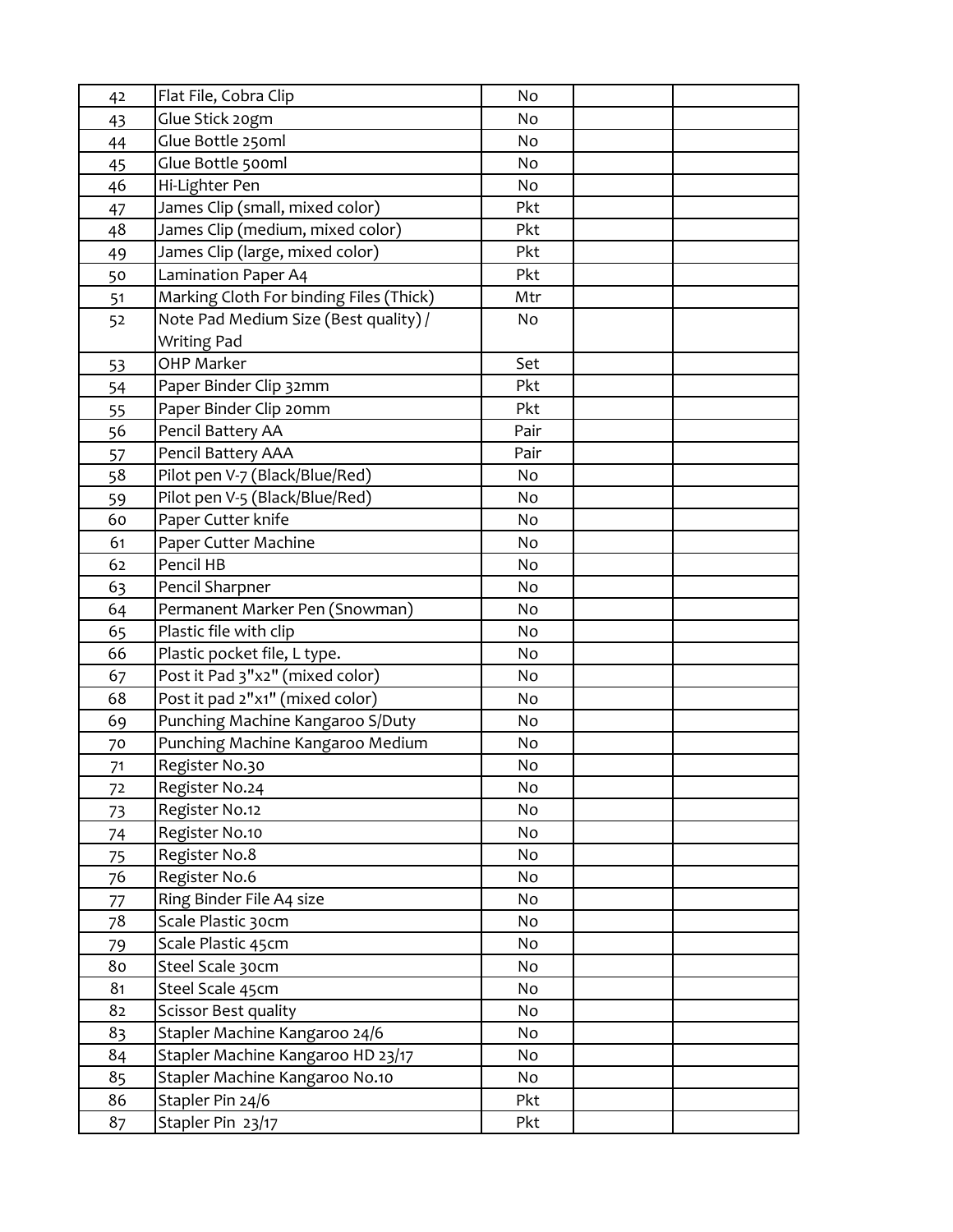| 88             | Stapler Pin No. 10                          | Pkt  |      |        |
|----------------|---------------------------------------------|------|------|--------|
| 89             | Stamp pad                                   | No   |      |        |
| 90             | Thumb Pin (Ordinary)                        | Pkt  |      |        |
| 91             | Thumb Pin Big Head                          | Pkt  |      |        |
| 92             | Transparent Cellotape 1"                    | No   |      |        |
| 93             | Transparent Cellotape 2"                    | No   |      |        |
| 94             | Transparent Sheet A3                        | Ream |      |        |
| 95             | Transparent Sheet A4                        | Ream |      |        |
| 96             | Photocopy Paper Size A3 (JK) GSM75          | Ream |      |        |
| 97             | Photocopy Paper Size A4 (JK) GSM75          | Ream |      |        |
| 98             | Vehicle Log Book (printed from kuensel)     | No   |      |        |
| 99             | Vehicle Movement Order Book (printed        | No   |      |        |
|                | from kuensel)                               |      |      |        |
|                | <b>Toner/Printer Cartridges</b>             |      |      |        |
| SI No.         | <b>Particulars</b>                          | Unit | Rate | Amount |
|                | Tonner 006R01160- Xerox Machine work        | No   |      |        |
| 1              | center 5330                                 |      |      |        |
|                | Drum Cartridge No. 103R00591 for Xerox      | No   |      |        |
| $\overline{2}$ | Machine work center 5330                    |      |      |        |
| $\overline{3}$ | Printer cartridge Q7553A for Printer2015    | No   |      |        |
|                | Printer cartridge CE505A for Printer 2055dn | No   |      |        |
| 4              |                                             |      |      |        |
|                | Printer cartridge for HP color Laserjet     | No   |      |        |
| 5              | CP2025 (Black CC530A)                       |      |      |        |
| 6              | Printer cartridge for HP color Laserjet     | No   |      |        |
|                | CP2025 (Cyan CC531A)                        |      |      |        |
|                | Printer cartridge for HP color Laserjet     | No   |      |        |
| $\overline{7}$ | CP2025 Yellow CC532A)                       |      |      |        |
| 8              | Printer cartridge for HP color Laserjet     | No   |      |        |
|                | CP2025 (Magenta CC533A)                     |      |      |        |
|                | Printer Cartridge for Hp color Laserjet     | No   |      |        |
| 9              | CP5525 (Black CE270A)                       |      |      |        |
|                | Printer Cartridge for Hp color Laserjet     | No   |      |        |
| 10             | CP5525 (Cyan CE271A)                        |      |      |        |
|                | Printer Cartridge for Hp color Laserjet     | No   |      |        |
| 11             | CP5525 (Yellow CE272A)                      |      |      |        |
|                | Printer Cartridge for Hp color Laserjet     | No   |      |        |
| 12             | CP5525 (Magenta CE273A)                     |      |      |        |
|                | Color Laserjet PRO M452dn. Cartridge        | No   |      |        |
| 13             | CF410A (Black)                              |      |      |        |
| 14             | Color Laserjet PRO M452dn. Cartridge        | No   |      |        |
|                | CF411A (Magenta)                            |      |      |        |
| 15             | Color Laserjet PRO M452dn. Cartridge        | No   |      |        |
|                | CF412A (Yellow)                             |      |      |        |
| 16             | Color Laserjet PRO M452dn. Cartridge        | No   |      |        |
|                | CF413A (Pink)                               |      |      |        |